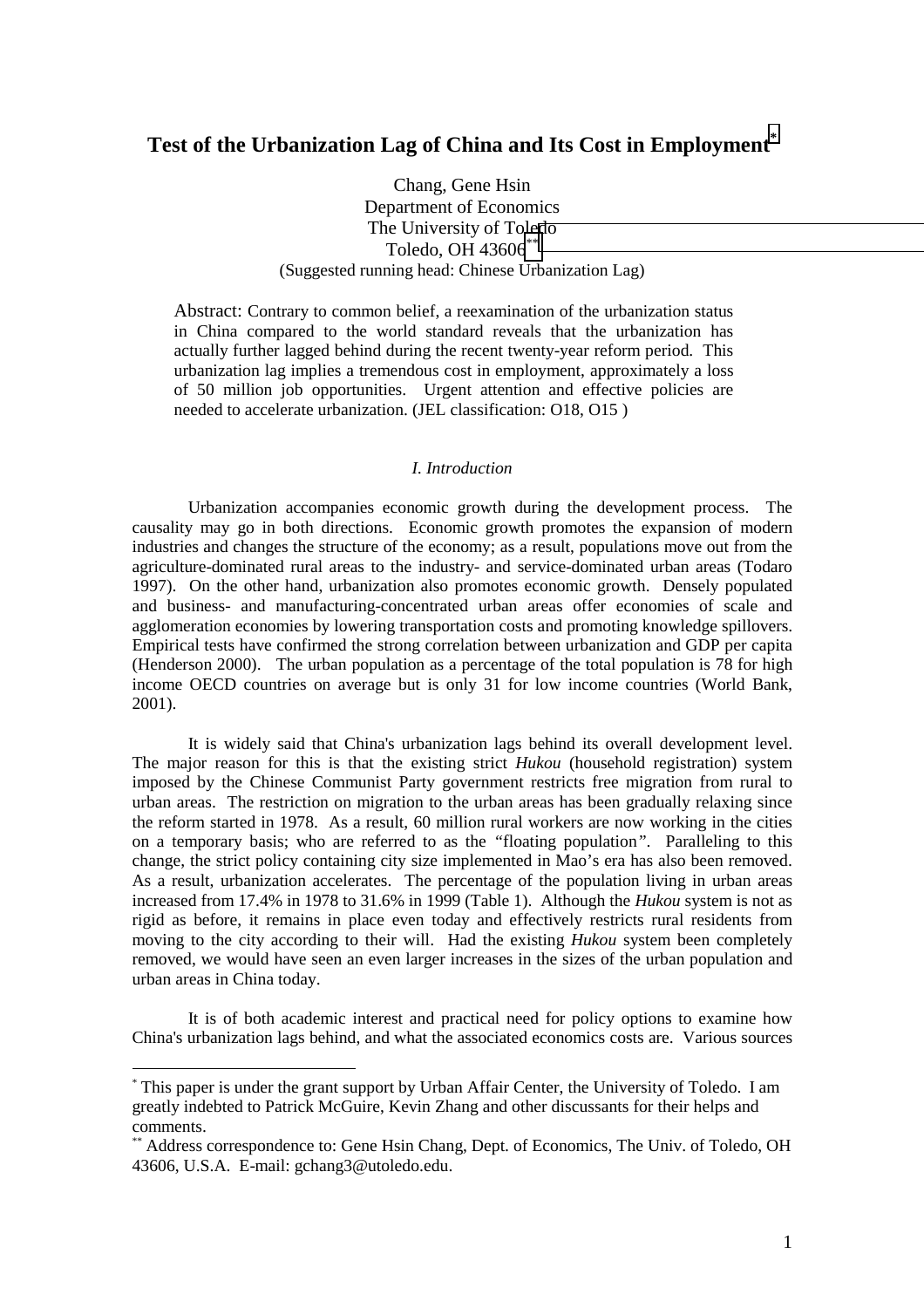claim that China's urbanization is about ten percentage points behind other comparable countries, and that China has been catching up in this aspect during the past twenty year reform period (Li and Chen, 2001). Some claims that by now the Chinese urbanization lag is not statistically different from other comparable countries (ibid). In this paper I will use the most recent country data in the world to examine the urbanization lag in China. Although a simple regression basically confirms what is commonly claimed in the news media and academic articles, a better fitted log-income regression by using the large size data shows something quite different. In particular, it indicates that China's urbanization lag became even larger during the reform period. The gap is extremely statistically significant in recent years. These results contradict general belief. It calls for the urgent attention of economists and policy makers to this backwards sector in the Chinese economic growth.

In the following section, I will first present the data sources and empirical results, then offer some explanation for the puzzling results. In section III, I will discuss the implications of the results; in particular, the cost of this lag on employment and the associated economic loss. Section IV comprises my concluding remarks.

#### *II. Model and Empirical Results*

We first adopt a simple linear regression model to examine the relationship between urbanization and the development level. Urbanization is measured by the percentage of the total population living in urban areas, denoted by URBANPOP. Income is the GDP per capita at purchasing power parity (PPP), denoted by GDPpc, since PPP is a better measure than the exchange rate conversion. Hence we have the following regression model:

#### URBANPOP =  $\alpha_0 + \alpha_1$  GDPpc +  $\varepsilon$

where  $\alpha$ 's are coefficients and  $\varepsilon$  is the error term with normal properties. The source of the data is World Development Indicator 2001. We first regress the model for countries other than China. This sample includes all countries for which data is available and with population greater than 20 million (except China) . The reason to eliminate the smaller countries is because some small countries are city states (such as Singapore) which constitute the outliers of the model, and, because many of the small countries do not have sensible data. These conditions result in a sample of 922 observations, quite large already. The estimated results are reported in Table 2. Both *t* ratios are extremely significant, indicating the strong correlation between urbanization and development. Next, we use this model with coefficient estimates to predict Chinese urbanization at various income levels and to compare the predicted urbanization level to the actual level. The deviation is reported in Column 4 of Table 1. It shows that, although China's urbanization falls behind other countries at the comparable income level within the range of 10 to 18 percentage points, since 1976 the lag has steadily fallen from 17.19 percent in 1976 to 10.33 percent in  $1999$ .<sup>1</sup> These results are consistent with general belief.

The simple model, however, does not satisfactorily describe the relationship. Figure 1 plots the observations in a two-variable diagram. It can be seen that URBANPOP and GDPpc do not have a linear relationship. This suggests that we should replace income with log income, which is more commonly accepted in such a case. We then regress URBANPOP against the natural log of GDPpc. The results are also reported in Table 2. Both R square and adjusted R square are around 0.75, which are substantially greater than those of 0.52 from the simple linear model. Hence the log income model fits the relationship much better. Figure 2 plots the

<sup>&</sup>lt;sup>1</sup> This means that the predicted URBANPOP for 1976 is 35.03 percent and for 1999 is 41.95 percent.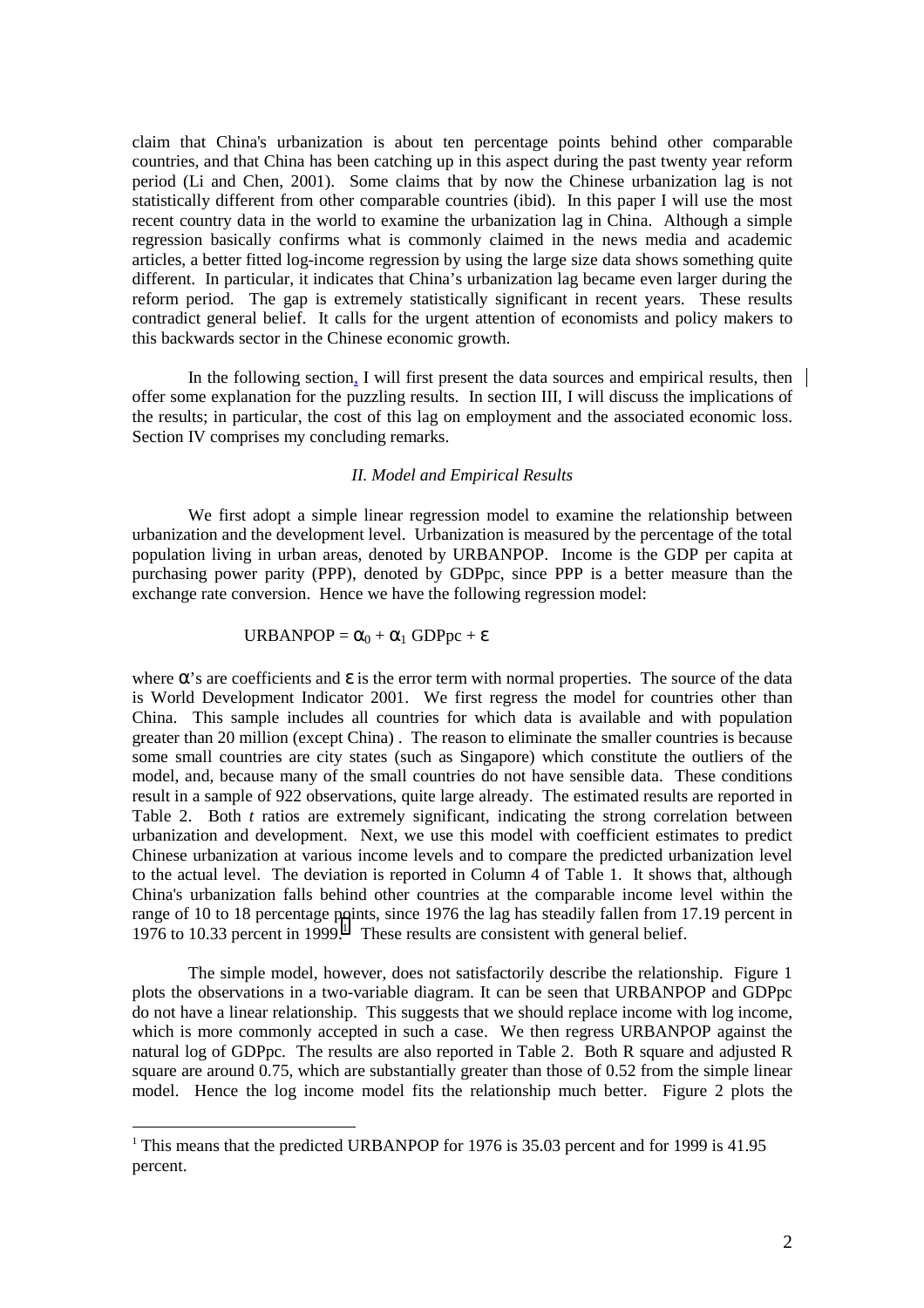relationship with log income on the horizontal axis. It can be seen that URBANPOP and log GDPpc form a thick linear relationship. The *t* ratios for the coefficients are also significantly greater than those from the simple linear model, as expected.

We use the estimated log linear model to calculate the deviation of Chinese urbanization from that of the other countries in the world. The results are reported in column 5 of Table 1. These results draw a quite different picture about the Chinese urbanization status since 1978. In particular, it contradicts popular belief. Surprisingly, it showed that in 1976, the beginning year of the reform period, China's urbanization was not behind other countries at the same income level. On the contrary, there were more urban residents in China (by more than three percentage of the total population) than other comparable countries at the same income level. At first glance, this seems to be unlikely. During the 1949-1976 period of Mao's era, migration to cities was strictly prohibited. Further, many urban residents were sent to the countryside during the Great Leap famine years and the Cultural Revolution. These policies should have resulted in a smaller urban population at the end of this period. Then how can we explain this paradox? A further examination of the data reveals what happened during the period. The GDP per capita in 1976 in China was 683 U.S. dollars (measured by PPP at the base year of 1996). This income level was in par with only the poorest countries in the world, such as that of Ethiopia in 1987 (628 dollars), Nigeria in 1986 (682 dollars), Uganda in 1985 (732 dollars). In other words, the economic disasters during Mao's era had destroyed the income level much more than the urbanization level. The economic disasters after the Great Leap Forward and the Cultural Revolution had set the nation's average output all the way back to the rank among the poorest in the world, and to be even poorer than the pre-revolution period. (Many calculation indicated that the GDP per capita in 1976 in China was lower than that in  $1936$ .<sup>2</sup> These bad policies also impede urbanization, but not as severe. Thus the urbanization lag had been reversed in 1976, by moving in a backward direction during 1949-76.

 In addition, the party's general policy was biased towards urban areas during Mao's era, the cities in fact suffered much less than the countryside from the economic and political catastrophes. The Great Leap Famine in 1958-61 took a toll of 20 million excess deaths in the countryside, but few excess deaths occurred in urban areas (Chang and Wen, 1997). During the famine period and the Cultural Revolution, though many urban residents were sent to the rural areas, this reverse migration apparently was dominated by the famine deaths in rural areas and the adverse change in the income level. All these factors explain why the urbanization in 1976, at the start of the reform, appeared to be lead ahead by at the income level, by using the world standard.

 Even more surprisingly, the study found that the urbanization lag has grown steadily since the reform started in 1976, as shown in the Column 5. By 1999, URBANPOP is almost 15 percentage points below the world standard. The income level for China in 1999 was in par with those in Malaysia in 1977, Morocco in 1996, Ukraine in 1996, and Philippines in 1986. Yet about 40 to 68 percent of the populations in these countries were urban residents, but only 32 percent of the Chinese population were. In addition, it can be seen from Column (6) that the differences are extremely statistically significant.

\footnote{Li and Chen (2001) found the Chinese urbanization lag in 1999 is not statistically different form other comparable countries.}

 The main explanation for this trend of growing lag is that the Chinese GDP growth was outpacing urbanization. A major reason for the urbanization lag is that the *Hukou* system remains effective. Hence, as compared with the countries at this level, China lags behind in urbanization.

<sup>&</sup>lt;sup>2</sup> See Duan Jiwen, "The Comparison of GDP Levels Between The Pre- and Post-Revolution Periods,*" Zhengmin*, 1990, Hong Kong.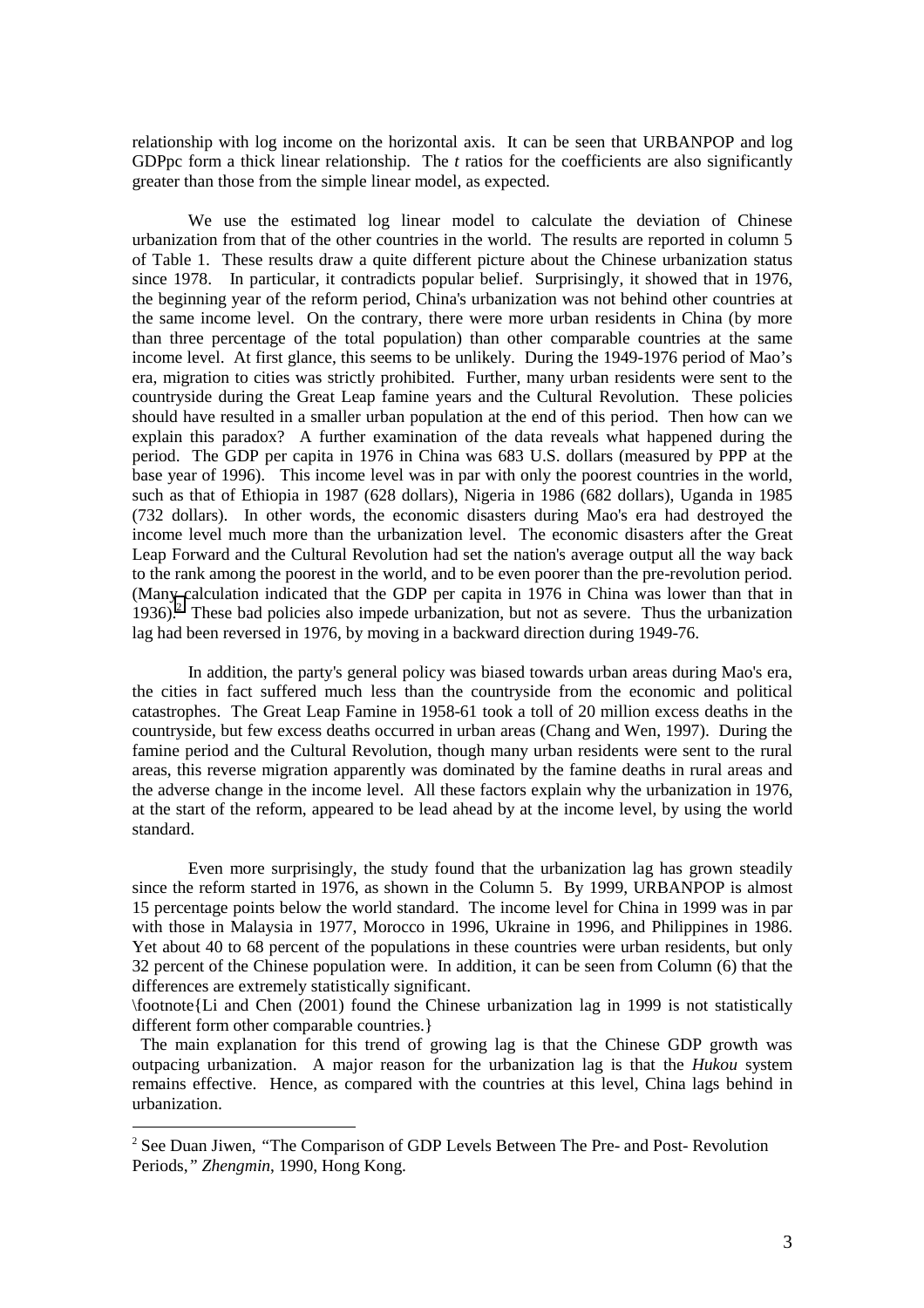### *III. Cost of the Urbanization Lag*

Our work confirms that urbanization in China still lags behind the world standard even after twenty years of rapid growth in China. What is more surprising still is that the lag has increased during reform and that the trend is continuing. During the past two decades, about 60 million of the rural population has already moved to the cities. The new census conducted in 2000 shows that after including those who have stayed in the same cities for more than six months, the urban population accounts for about 36 percent of the national total. Even using this new figure would not change our conclusion. One can still infer from Table 1 that China is at least 10 percentage points below other comparable countries in urbanization.

What factors caused this urbanization lag? The major factor is the *Hukou* system. Although the system has become much less rigid since the reform started, it has not been completely removed. Migrants from rural areas are still subject to various discriminatory treatments in cities in terms of job offers, schooling, health care, housing, etc. Local city administrations often set many other barriers to restrict migrants, in addition to the *Hukou* system. Some examples are police harassment and mandatory deportation of new migrants who have not yet found jobs. All of these policies impede migration and thus healthy urbanization.

However, many Chinese scholars still consider these restrictions necessary.<sup>3</sup> Their arguments are in line with traditional criticism over problems associated with oversized cities in developing countries, which include urban slums, congestion, health hazards, crime, etc. Above all, the greatest concern of the most critics is that free migration will make the already serious urban unemployment rates even worse.

A close examination would find that many of these arguments can be fallacious. The objection to rural migrants because of urban unemployment concerns is similar to the case against Mexican immigrants in the U.S. Migrants may compete with urban residents in the unskilled labor market in cities, but only to a very limited extent. Migrants often take the jobs with bad working conditions (such as construction) and very low pay (such as recycling garbage) in which employers cannot find enough urban residents who are willing to do the work. Rural migrants can also be complementary to urban workers in developing business and creating more jobs, especially in those areas where rural migrants' physical strength is combined with urban workers' experience and skill. Even if we assume that competition between migrant workers and urban unskilled workers dominates their complementariness, we can still prove that this migration will make a country as a whole better off in terms of jobs created.

The insight of this proof is as follows: China has a surplus labor force of 120 million in rural areas. Their marginal product is zero or very close to zero. These 120 million surplus laborers are by nature unemployed. The only trick is that this figure is not classified in official statistics as being unemployed. Suppose 40 million of them move to the cities and take over the jobs from urban residents. While urban residents would have lost these jobs to the migrants, the total job positions in the economy do not decrease. However, as the migration will also create new jobs, such as the jobs created by using the complementariness we mentioned above, the migration results in a net gain in employment for the nation as a whole.

In fact, the main gain in job creation by urbanization (e.g., the above hypothetical case of 40 million migrants to the cities) takes place in the consequent expansion of the service

<sup>&</sup>lt;sup>3</sup> For instance, see Zhen Pingshi, 2001.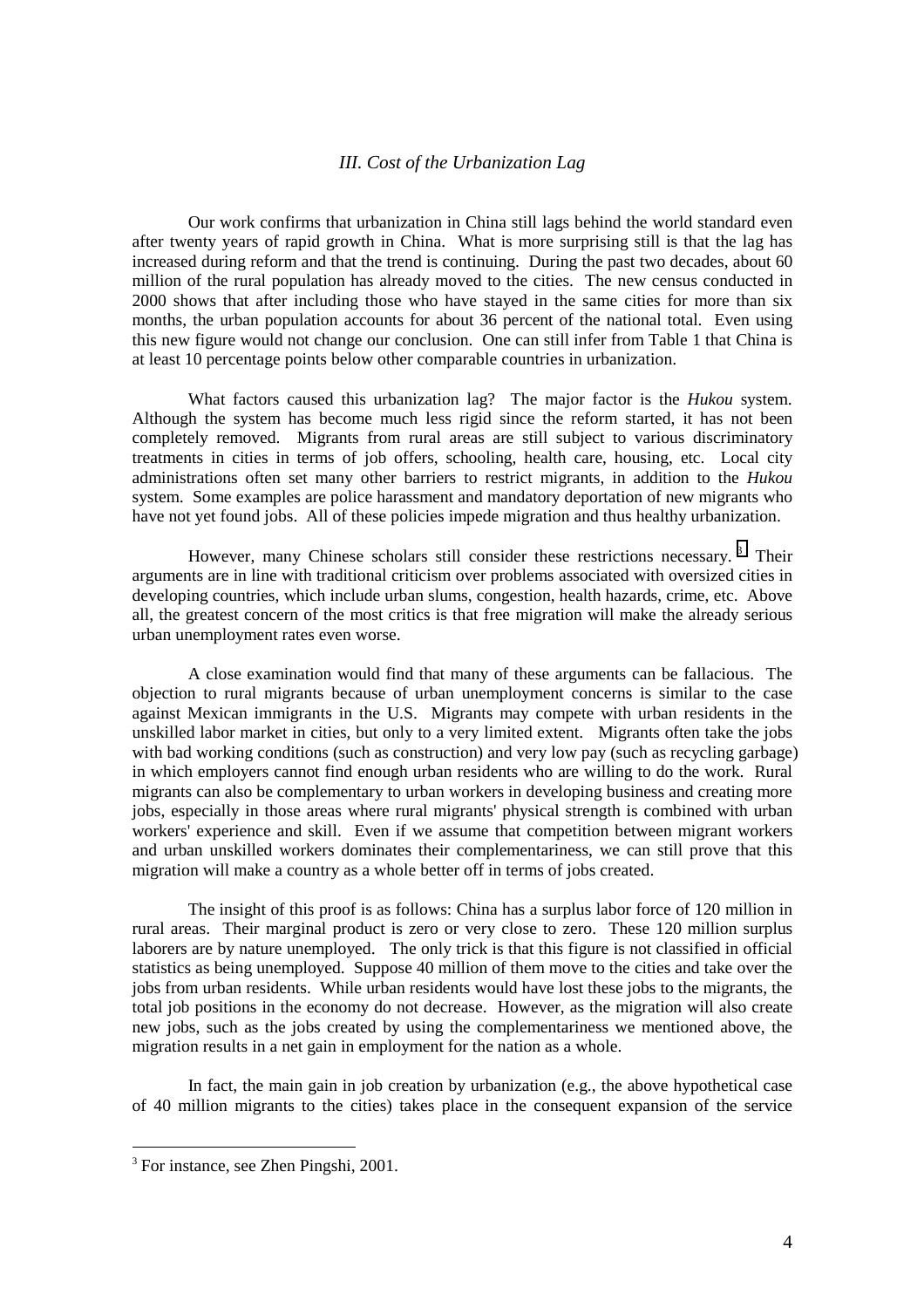sector. The rural economy is often self-reliant as rural residents purchase little services from the market. Yet, the urban life style and economic structure is much more market oriented. Urban residents' demand for services such as for transportation and retail services, is substantially greater. Hence, urbanization will stimulate the expansion and employment of the service sector. According to the estimation by Chang (2000), if the urbanization level increases by one percentage point, it will raise 0.72 percentage points of employment in the non-agriculture sectors in China. This is equivalent to 4.9 million new jobs. Hence, 10 percentage points of urbanization lag implies a loss of 49 million job opportunities for China. This is a huge economic cost for the Chinese economy due to the urbanization lag, which should dominate any other perceivable benefits from the restriction of migration or urbanization.

Because of the restriction on free migration, a tourist to Chinese cities may have the impression that Chinese cities look better than cities in other comparable developing countries. There are few beggars, streets are relatively clean, and slum areas are not extensive. His impression may further be cited by both domestic and foreign scholars to support the restriction policy on urban growth and migration. As I argued, however, the cost of this gain in appearance is the substantial loss of income in the countryside. A policy to eliminating a street beggar may cause dozens of more living under the poverty line in rural areas. Such a policy may not be economic efficient for a country as a whole. In 1998, the income per capita in urban areas was 5425 yuans while in rural areas was only 2162 yuans. The ratio of income and consumption for urban to rural residents in China were 2.1:1 and 3.3:1 respectively. Other countries normally have these ratios under 1.6. The income gap between urban and rural areas in China is now among the largest in the world.<sup>4</sup> Consequently, we can infer that, given the same nationwide average GDP per capita level, Chinese peasants are living in a poorer condition than their counterparts in other countries because the income gap is larger. The Todaro model implies that the expected incomes of urban and rural residents would converge under free migration. Had free migration been allowed in China, the urban-rural income gap would be smaller and the average rural income would be higher even at the same average national income level.

#### *IV. Concluding Remarks*

Contrary to common belief, my reexamination of the urbanization status in China by the world standard reveals that urbanization has further lagged behind economic growth during the recent twenty-year reform period. This lag implies a tremendous cost in employment: An equivalent of a loss of about 50 million potential jobs. Although the urbanization lag in China has not gone unnoticed, I believe its severity and the urgency to eliminating the lag have not been fully recognized so far. Proper policies to accelerate urbanization in China will be a critical strategy in near future to create more jobs, reduce income gaps, and sustain economic growth. I hope the conclusion from this study will attract urgent attention to the problem and produce more effective policies to deal with the problem.

<sup>4</sup> According to DGale Johnson, based on the data from International Labor Organization. See Johnson (2001).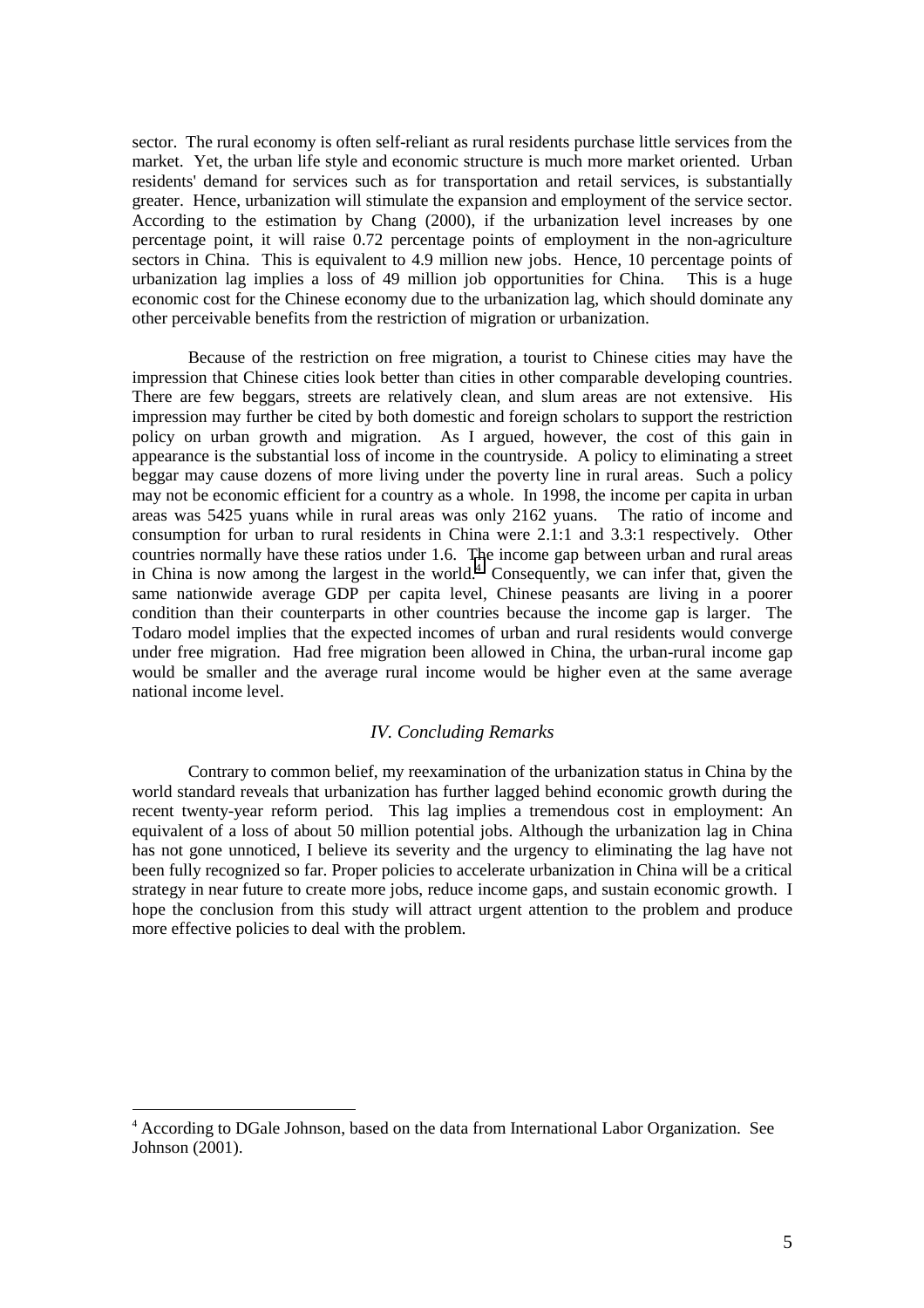## *References*

[1] Chang, Gene Hsin and James Wen, 1997, *"*Communal Dining and the Chinese Famine of 1958-61,*" Economic Development and Cultural Change*, Oct. pp.1-34.

[2] Chang, Gene Hsin, 2000, *"*Empirical Analysis on the Alternative Employment Policies in China,*"* in Yuguo Wang and Aimin Chen, ed., *China's Labor Market and Problems of Employment*, Southern University of Finance and Economic, Sichuan, China, June, pp. 118-131. [3] Henderson, Vernon, 2000, "How Ruban Concentration Affects Economic Growth," *Urban Development Working Papers #2326*, The World Bank.

[4] Johnson, DGale, 2001, *"*Why Does China's Gap Between Rural and Urban Income Is Greatest In the World?*" Economic Highlights*, May 11, 2001, Chengdu, p.1, China.

[5] Li Wenpu & Chen Yongjie, 2001, *China's Urbanization: Level and Structure Deviation*, Proceedings, International Conference of Urbanization in China: Challenges and Strategies of Growth and Development, Xiamen, China,

[6] Todaro, Michael, 1997, *Economic Development*, Addison Wesley Publishing Company, Reading, Massachusetts.

[7] The World Bank, 2001, *World Development Indicators.*

[8] Zhen, Pingshi, *"*Household Registration System Should Not Be Changed In Near Future,*" Economic Highlights*, June 8, 2001, p.1, Chengdu, China.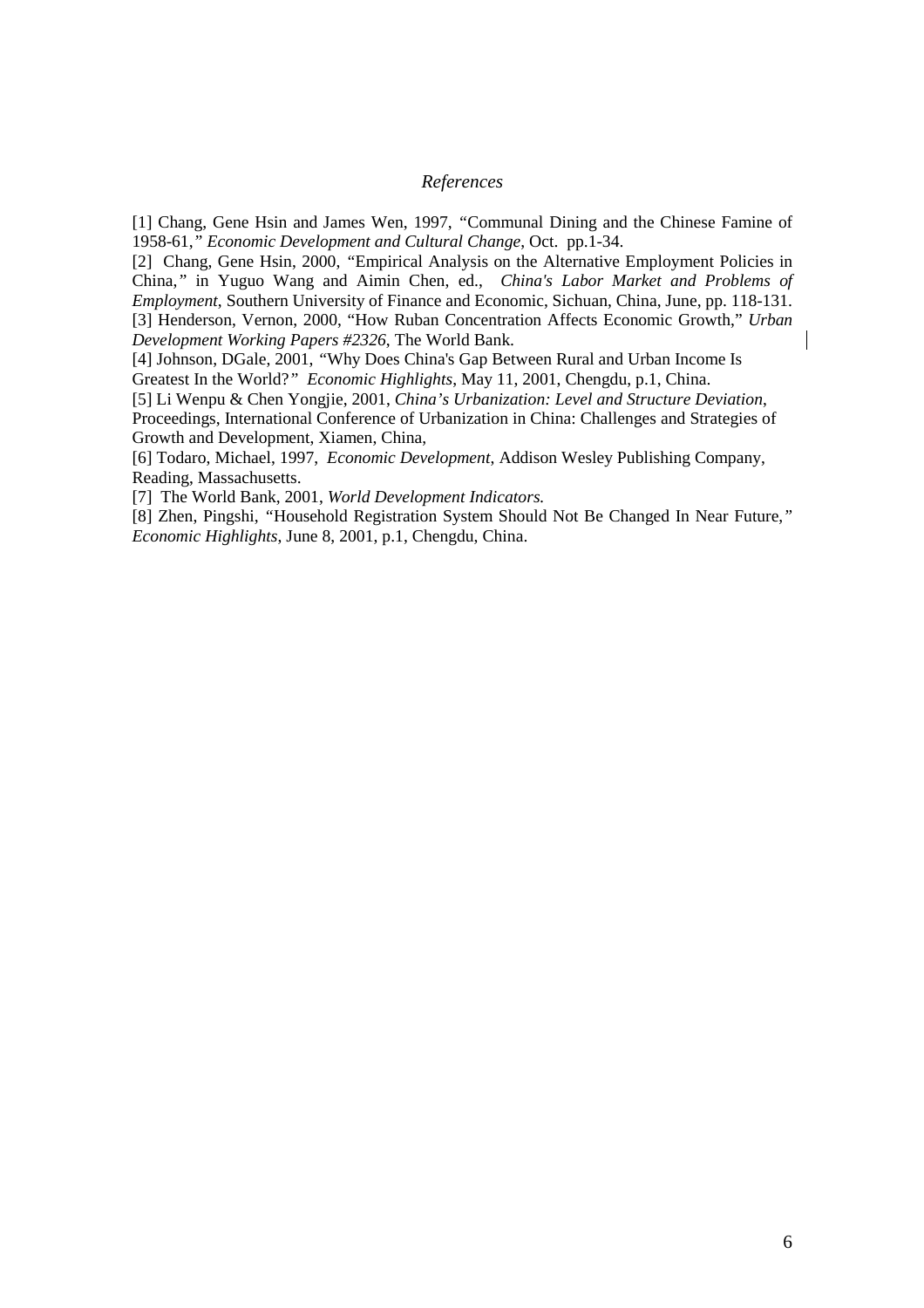|      | Urban Residents GDP Per Capita (1996 PPP\$) |              |                               |              | Estimated Urbanization Lag of China |            |
|------|---------------------------------------------|--------------|-------------------------------|--------------|-------------------------------------|------------|
|      | As % of Total                               | measured by  |                               | by           | by                                  | p-value of |
|      | Population                                  | income level | log income level income level |              | log income level                    | lag(5)     |
| Year | (1)                                         | (2)          | (3)                           | (4)          | (5)                                 | (6)        |
| 1975 | 17.4%                                       | 683.013      | 6.52651                       | $-17.75%$    | 1.74%                               | 0.024342   |
| 1976 | 17.84%                                      | 632.908      | 6.45032                       | $-17.19%$    | $3.63\%$                            | 0.000006   |
| 1977 | 18.28%                                      | 639.183      | 6.46019                       | $-16.76%$    | 3.88%                               | 0.000001   |
| 1978 | 18.72%                                      | 699.274      | 6.55004                       | $-16.47%$    | $2.61\%$                            | 0.000662   |
| 1979 | 19.16%                                      | 766.756      | 6.64217                       | $-16.20\%$   | $1.30\%$                            | 0.078092   |
| 1980 | 19.6%                                       | 815.217      | 6.70345                       | $-15.88\%$   | $0.57\%$                            | 0.425480   |
| 1981 | 20.28%                                      | 819.817      | 6.70908                       | $-15.21%$    | 1.15%                               | 0.110252   |
| 1982 | 20.96%                                      | 841.751      | 6.73548                       | $-14.58\%$   | 1.32%                               | 0.062274   |
| 1983 | $21.64\,\%$                                 | 884.146      | 6.78462                       | $-14.01\,\%$ | $1.07\%$                            | 0.124480   |
| 1984 | 22.32 %                                     | 1009.08      | 6.9168                        | $-13.63\%$   | $-0.77\%$                           | 0.240360   |
| 1985 | 23%                                         | 1138.85      | 7.03778                       | $-13.27%$    | $-2.39%$                            | 0.000123   |
| 1986 | 23.88%                                      | 1284.45      | 7.15809                       | $-12.75%$    | $-3.80\%$                           | 0.000000   |
| 1987 | 24.76%                                      | 1483.09      | 7.30188                       | $-12.35%$    | $-5.66\%$                           | 0.000000   |
| 1988 | 25.64%                                      | 1657.51      | 7.41307                       | $-11.90\%$   | $-6.90\%$                           | 0.000000   |
| 1989 | 26.52%                                      | 1633.78      | 7.39865                       | $-10.96\%$   | $-5.75%$                            | 0.000000   |
| 1990 | 27.4%                                       | 1618.86      | 7.38948                       | $-10.05\%$   | $-4.69%$                            | 0.000000   |
| 1991 | 27.86%                                      | 1716.77      | 7.4482                        | $-9.83%$     | $-5.35%$                            | 0.000000   |
| 1992 | 28.32%                                      | 1969.2       | 7.58538                       | $-9.99%$     | $-7.50%$                            | 0.000000   |
| 1993 | 28.78%                                      | 2204.18      | 7.69811                       | $-10.10\%$   | $-9.19%$                            | 0.000000   |
| 1994 | 29.24%                                      | 2445.21      | 7.80189                       | $-10.23%$    | $-10.70%$                           | 0.000000   |
| 1995 | 29.7%                                       | 2733.32      | 7.91327                       | -10.48 $\%$  | $-12.36\%$                          | 0.000000   |
| 1996 | 30.18%                                      | 2940.46      | 7.98632                       | $-10.51\%$   | $-13.28\%$                          | 0.000000   |
| 1997 | 30.66%                                      | 3094.11      | 8.03726                       | $-10.41%$    | $-13.77%$                           | 0.000000   |
| 1998 | 31.14%                                      | 3237.8       | 8.08265                       | $-10.28\%$   | $-14.15%$                           | 0.000000   |
| 1999 | 31.62%                                      | 3452.79      | 8.14694                       | -10.33 $\%$  | $-14.89\%$                          | 0.000000   |

Table 1: The Status of Chinese Urbanization

Source of data: World Bank, World Development Indicator, 2001, CD-Rom version".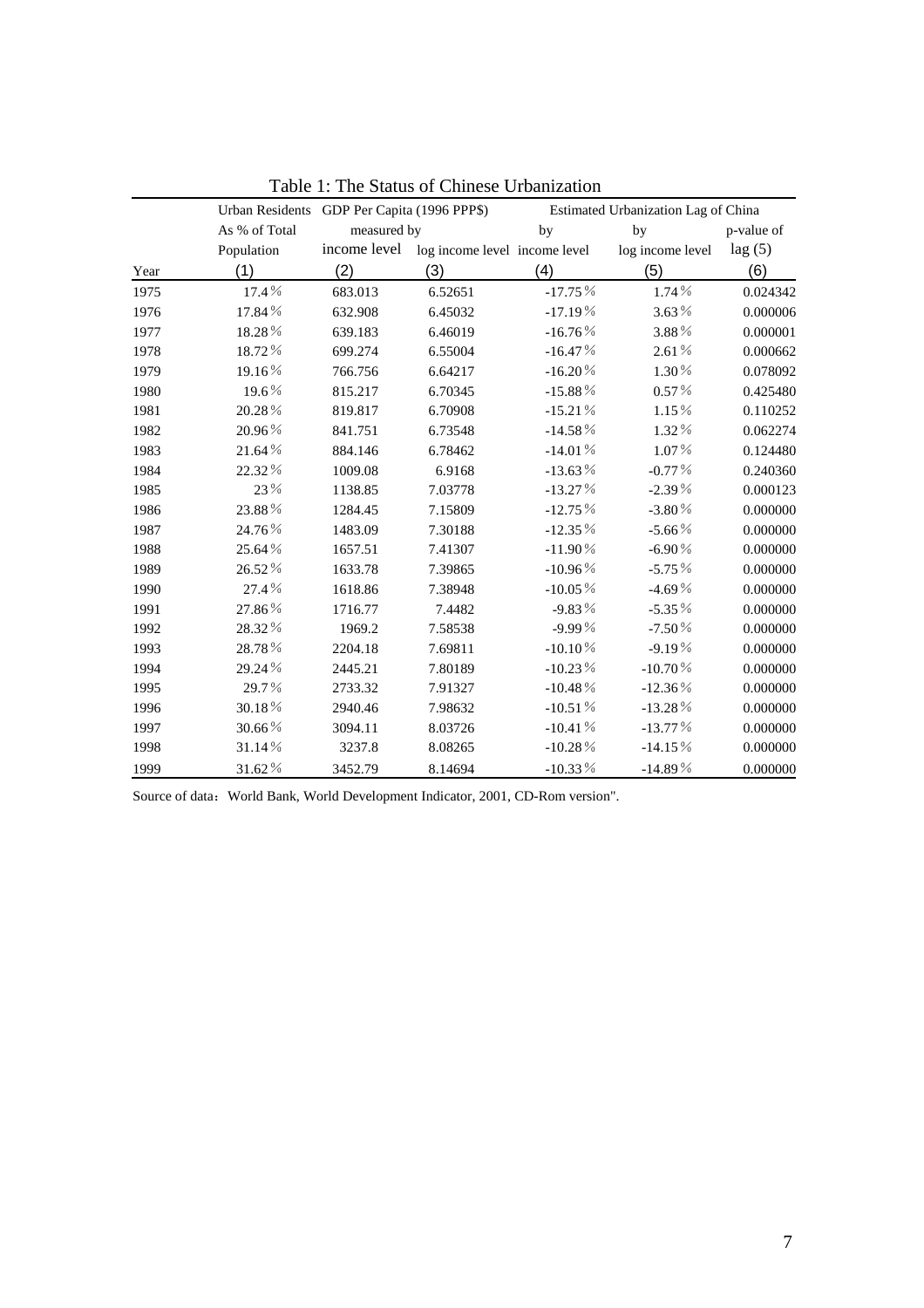| <b>Observations: 922</b> |         |            |  |
|--------------------------|---------|------------|--|
|                          | Model 1 | Model 2    |  |
| Intercept                | 33.4766 | $-108.62$  |  |
| (t ratio)                | (43.15) | $(-36.01)$ |  |
| GDP per capita           | 0.00245 |            |  |
| (t ratio)                | (32.11) |            |  |
| In (GDP per capita)      |         | 19.0419    |  |
| (t ratio)                |         | (53.55)    |  |
| R square                 | 0.528   | 0.757      |  |
| Adjusted R square        | 0.528   | 0.757      |  |
| Standard error           | 16.1105 | 11.5622    |  |

Table 2: Regression Results

Dependent variable: Percentage of Population in Urban Areas (URBANPOP)